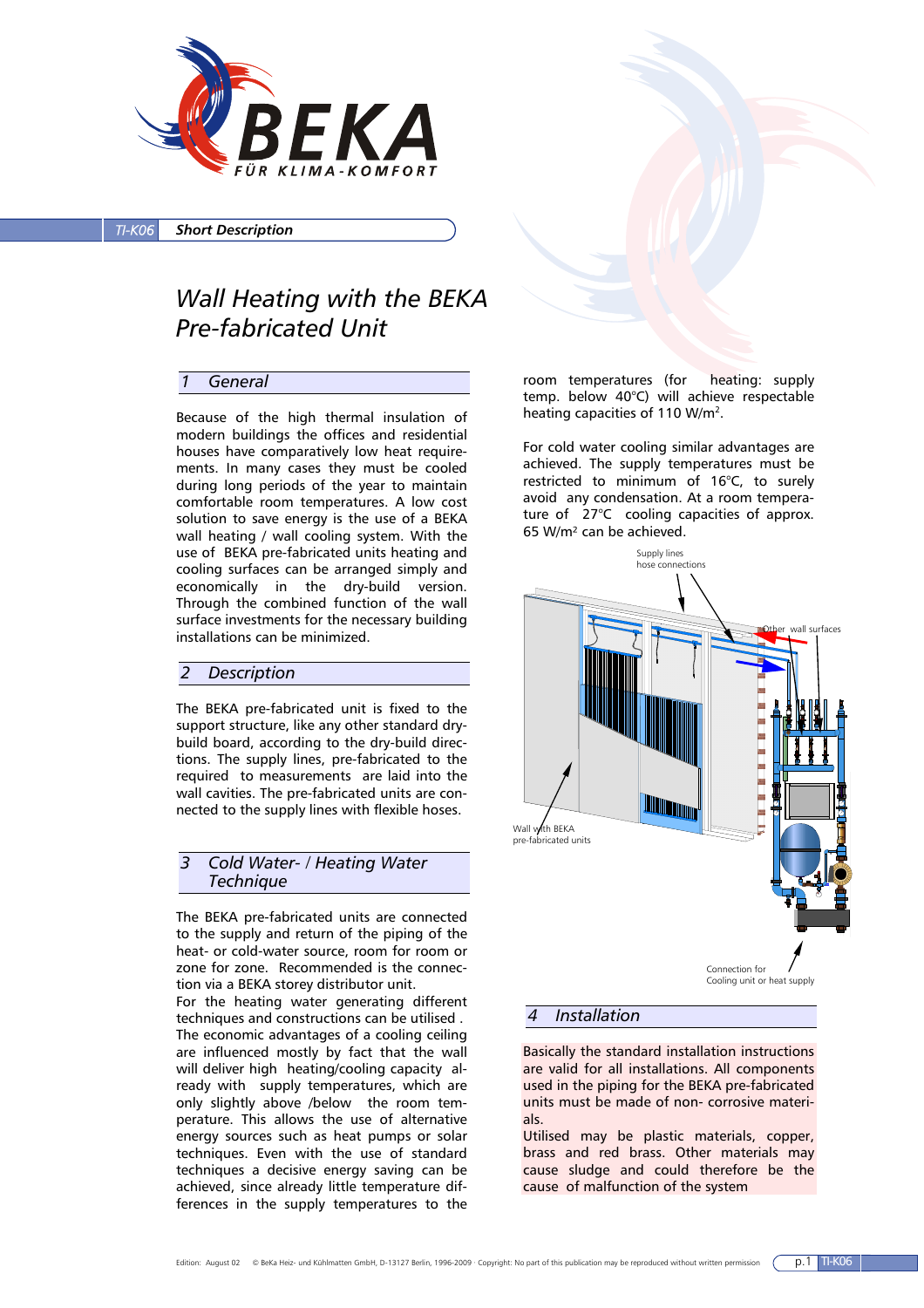

# *5 Regulating Technique*

The regulating technique secures, first the desired comfort, second the necessary system reliance.

For the wall heating a room temperature control is required, which regulates supply temperature of the desired room temperature. Supply temperatures above 45°C must be avoided because of the danger that excessive surface temperatures could dry-out the plasterboards!

For the wall cooling a room temperature regulation, a dew point guard and a regulation of the supply temperature of the cold water is required.

Supply temperatures below 16°C must be avoided so that the dew point won't be reached!

# *6 Dimensioning of the System*

The wall heating/cooling ceiling with BEKA pre-fabricated units are dimensioned according to the following layout table. The supply temperature determined in the water circuit, taken at the side of the cooling unit or heat generator, is regulated with the water temperature before the heat exchanger.

## *7 Installation Preparation*

For the installation of the BEKA pre-fabricated units the standards for the dry-build construction and the fabricator's recommendations must be obeyed.

It is recommended to use twist-free sheet metal profiles for the supporting construction of the suspended ceiling. The distances of the bracing profiles to another must be 600 mm. The choice of the supporting profiles and the type of fixing must be according to dry-build specifications.

The BEKA pre-fabricated unit is supplied in standard dimensions of 2600 mm x 600 mm. The active surface area is 1,2m<sup>2</sup>. Capillary tubes are not located above 2100 mm of height. This area serves the tailoring for the

length accommodations of the BEKA prefabricated units to the room height. At the border area inactive panels are fitted. The BEKA pre-fabricated units are pre-drilled for the fixing to the sub-constructions.

The fixing screws may only be located at the pre-given positions, otherwise damages may be caused to the integrated capillary mats. Before starting work a wall pattern must be arranged as a work- and positioning layout. All panels, their dimensions and the positioning of the supply lines must be recorded. On the wall pattern all areas must be marked which will be left uncovered for installation purposes of inner walls, light fixtures and other wall installations. Furthermore, the installation position for the BEKA pre-fabricated units with integrated dew point sensors must be recorded.

The connection of the Polypropylene- pipelines are done by thermal welding, welding specification DVS 2207-11 of the Deutschen Verband für Schweißtechnik e.V must be obeyed. The surrounding temperature (at the time of welding) must be above 5°C. The preheating temperatures, welding- and setting times must be kept according to pre-given values for the responding pipe sizes

#### *8 Tools , Materials*

For the processing of the BEKA pre-fabricated units the standard dry-build tools and materials can be used, such as:

- CW profile
- UW profile
- Sound insulation tape
- Dowels and screws
- Building screws, 55 mm length
- Plate-knifes for tailoring and edge planer
- Screw driver
- Spatula
- Joint spatula mastic
- Hand grinder

A hand-held welding tool with a sleeve welding device is used for welding the supply lines to the cold water circuit. Alternatively sealing ring screw connections may be used instead.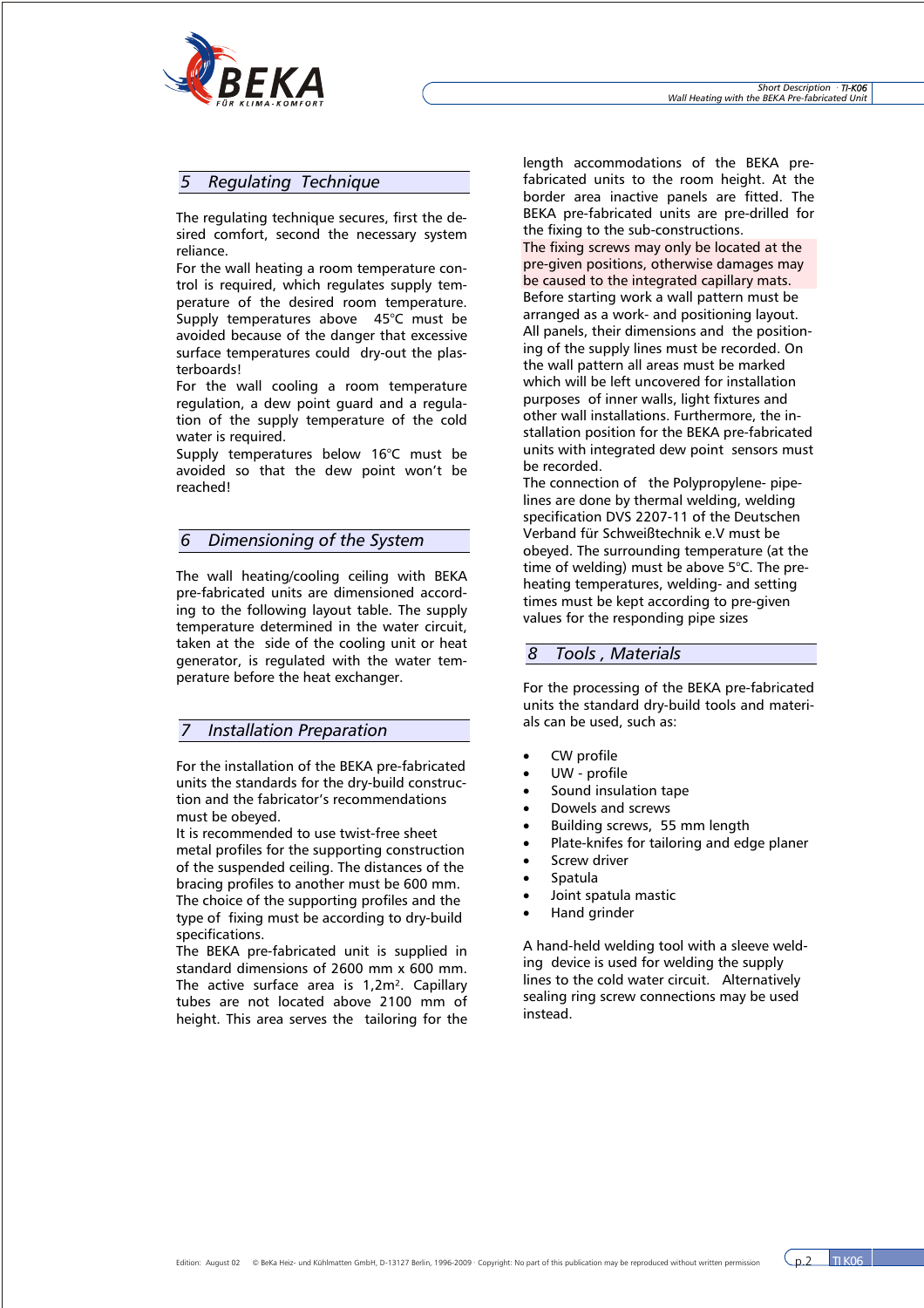

# *9 Installation Steps at the wall*

The connection lines are installed at the raw wall at a height of approx. 2100 mm and fixed with pipe clamps according to installation instructions. The supply lines are connected by means of thermal welding or sealing ring connections.

- The U- and stud profiles are aligned and fixed to the raw wall in the appropriate manner according to manufacturer's specifications. The distance between the stud profiles is set to 600 mm. Additional stud profiles at the border area and for the inactive (tailored) panels have to be arranged to the wall pattern according to dry-build guidelines.
- The BEKA pre-fabricated unit is fitted to the stud-construction according to the wall pattern
- The flexible connecting hoses are plugged into the quick-action couplings.
- The pre-fabricated unit is aligned to the stud-construction according to the pre-drilled holes
- The building screws inserted into the pre-drilled holes and fastened until a secure fixing to the sub-construction is achieved.
- Pre-test with compressed air at 10 bar for 1 hour.
- The main test with water follows at 10 bar for 4 hours. Idle pressure at 3 bar must be kept until start of operation.
- Fill gaps, smoothen and grind.

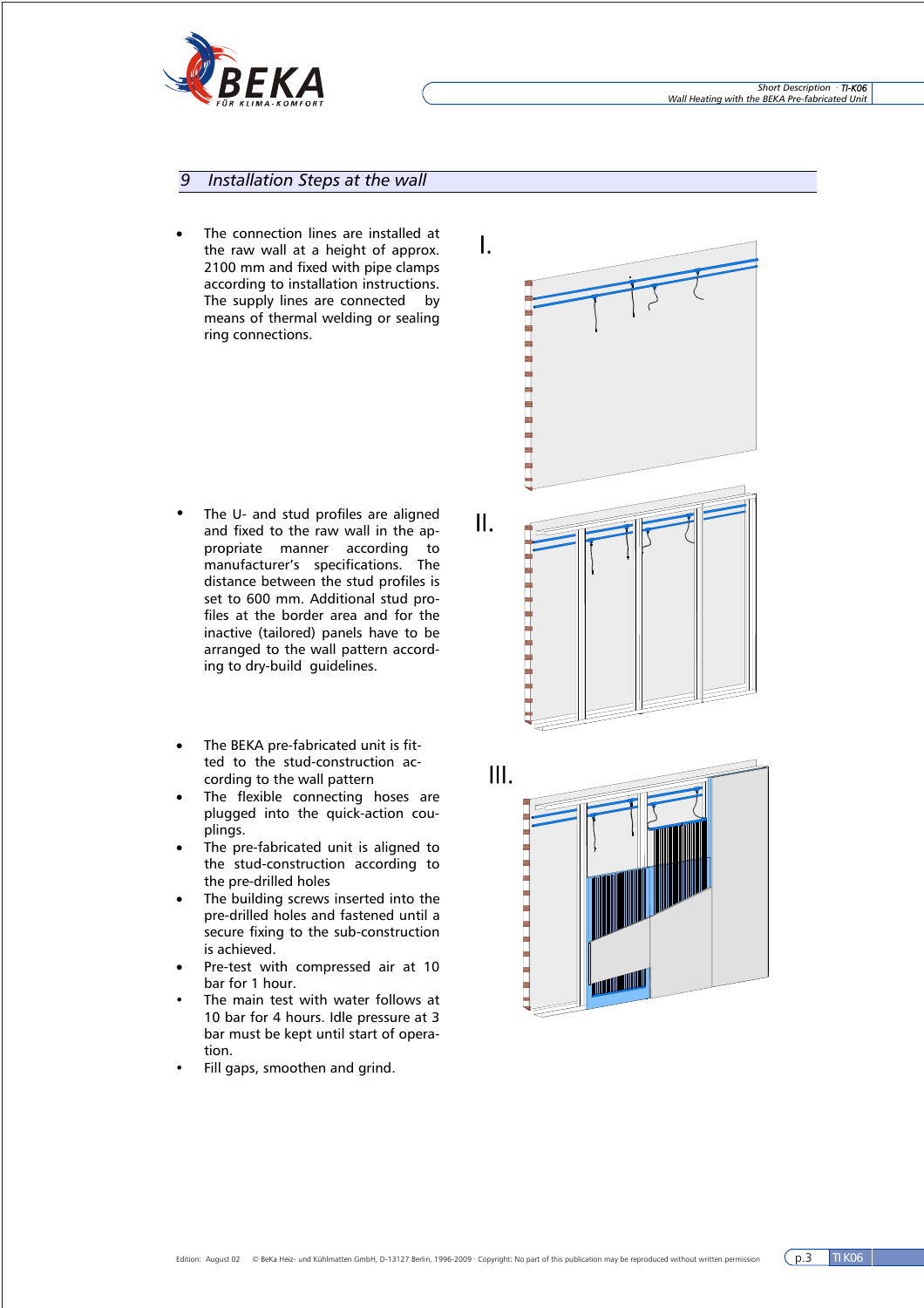

# *10. Lay-out for a Wall cooling with the BEKA Pre-fabricated Unit B.GK12*

| Project:             | Date                                                                           |  |
|----------------------|--------------------------------------------------------------------------------|--|
| Project consultant : | Lay-out valid for room temp. of 27 <sup>o</sup> C and 2K cooling water spread! |  |

Required cooling capacity

| 1 Cooling load                       | W    | Calculation from planning office                       |
|--------------------------------------|------|--------------------------------------------------------|
| 2 Planned gty of panels              | Qty. | Imax.possible arrangement derived from room dimensions |
| 3 Required cooling capacity per unit | W    | $\equiv$ cooling load / gty of panels                  |

Determination of capacity



5 Return temperature °C W ater volume per zone or wall ltr/h

|  | Determination of pressure loss                                                        |    |  |                                    |  |   |      |                              |  |                  |  |
|--|---------------------------------------------------------------------------------------|----|--|------------------------------------|--|---|------|------------------------------|--|------------------|--|
|  | 6 Pressure loss in the piping                                                         | Pa |  | Length of connecting pipe          |  | m |      | only 1 pipeline              |  |                  |  |
|  | $=$ pipe length $*$ resistance                                                        |    |  | Resistance in pipe -> from diagram |  |   | Pa/m |                              |  | value -> diagram |  |
|  | 7 Pressure loss of the unit                                                           | Pa |  |                                    |  |   |      |                              |  |                  |  |
|  | -> values of line 3 from diagram                                                      |    |  |                                    |  |   |      | pressure loss in pipe 20x2mm |  |                  |  |
|  | 8 Add for pressure loss through fittings                                              | Pa |  |                                    |  |   |      |                              |  |                  |  |
|  | (recomm: 30% addition to pipe)                                                        |    |  | 100<br>90                          |  |   |      |                              |  |                  |  |
|  | 9 Add for heat exchange unit                                                          | Pa |  | 80                                 |  |   |      |                              |  |                  |  |
|  | recomm: for zone valves 500-1000 Pa                                                   |    |  | [Pa/m]<br>70                       |  |   |      |                              |  |                  |  |
|  | for mains regulator valves 700 - 1500 Pa                                              |    |  | 60                                 |  |   |      |                              |  |                  |  |
|  | for heat exchanger approx. 4000 Pa                                                    |    |  | 50<br>40                           |  |   |      |                              |  |                  |  |
|  | 10 Total pressure loss                                                                | Pa |  | 30                                 |  |   |      |                              |  |                  |  |
|  |                                                                                       |    |  | pressure loss<br>20                |  |   |      |                              |  |                  |  |
|  | If BEKA heat exchanger units are used,<br>pressure loss determination can be omitted. |    |  | 10                                 |  |   |      |                              |  |                  |  |
|  |                                                                                       |    |  |                                    |  |   |      |                              |  |                  |  |

40 80 120 160 200 240 280 320 360 400 mass flow [kg/h]

*pressure loss determination can be omitted. Only the number of cooling circuits and the total cooling capacity is required for the selection.*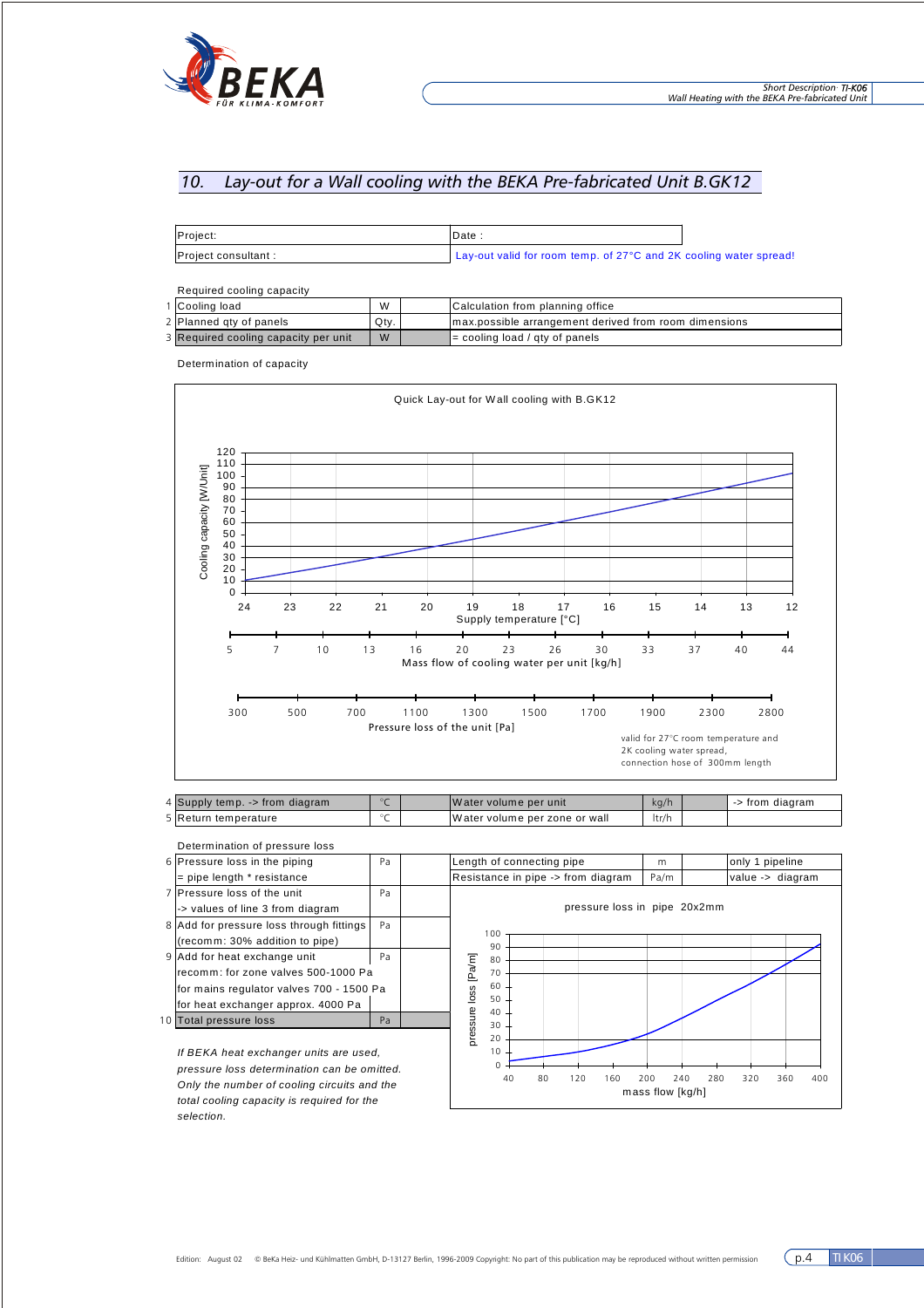

# *11. Lay-out for Wall Heating with BEKA Pre-fabricated Unit B.GK12*

| Project:             | Date                                                                  |  |
|----------------------|-----------------------------------------------------------------------|--|
| Project consultant : | Lay-out valid for 22°C room temperature and 6K heating water spread ! |  |

#### Required heating capacity

| 1 Heat requirement for the room    | W.  | Ifrom calculation of planning office                       |
|------------------------------------|-----|------------------------------------------------------------|
| 2 Planned gty. of panels           | Oty | Derive max possible arrangement from the room measurements |
| 3 Required heating capacity / unit | M   | $\P =$ Heat requirement / Qty of panels                    |

Determination of capacity



| <b>Supply temperature -&gt;</b><br>$\cdot$ from diagram |  | lWater volume per unit        | ka/h | Diagram<br>trom |
|---------------------------------------------------------|--|-------------------------------|------|-----------------|
| 5 Return temperature                                    |  | Water volume per zone or wall | 1/r  |                 |

| Determination of pressure loss                              |    |                                                                                    |
|-------------------------------------------------------------|----|------------------------------------------------------------------------------------|
| 6 Pressure loss in the pipe                                 | Pa | only one lead<br>Length of connecting pipe<br>m                                    |
| = Pipe lenght * Resistance                                  |    | Resistance in the pipe $\rightarrow$ from diagram<br>Value -> from diagram<br>Pa/m |
| 7 Pressure loss of the unit -> with value                   | Pa |                                                                                    |
| from line 3 from the diagram                                |    | Pressure loss in the pipe 20x2mm                                                   |
| 8 Addition for pressure loss by the fittings                | Pa | 100                                                                                |
| (Recommentation: 30% add.to the pipe)                       |    | 90                                                                                 |
| 9 Addition for heat transfer station                        | Pa | 80<br>70                                                                           |
| (Recomm. For zone valves 500-1000 Pa                        |    | [Pa/m]<br>60                                                                       |
| for mains regulator valves 700 - 1500 Pa                    |    | loss<br>50                                                                         |
| for heat exchanger approx. 4000 Pa                          |    | 40                                                                                 |
| 10 Total pressure loss                                      | Pa | Pressure<br>30                                                                     |
|                                                             |    | 20                                                                                 |
| When utilizing BEKA transfer stations the determination     |    | 10                                                                                 |
| of pressure loss is not necessary. Only the quantity        |    |                                                                                    |
| boating circuits and the total boating canacity is required |    | 80<br>100<br>20<br>40<br>60<br>120<br>180<br>200<br>140<br>160                     |

*heating circuits and the total heating capacity is required for the selection !*

Edition: August.2002 © BeKa Heiz- und Kühlmatten GmbH, D-13127 Berlin, 1996-2009 Copyright: No part of this publication may be reproduced without written permission  $\overline{p.5}$  TI-K06

Mass flow [kg/h]